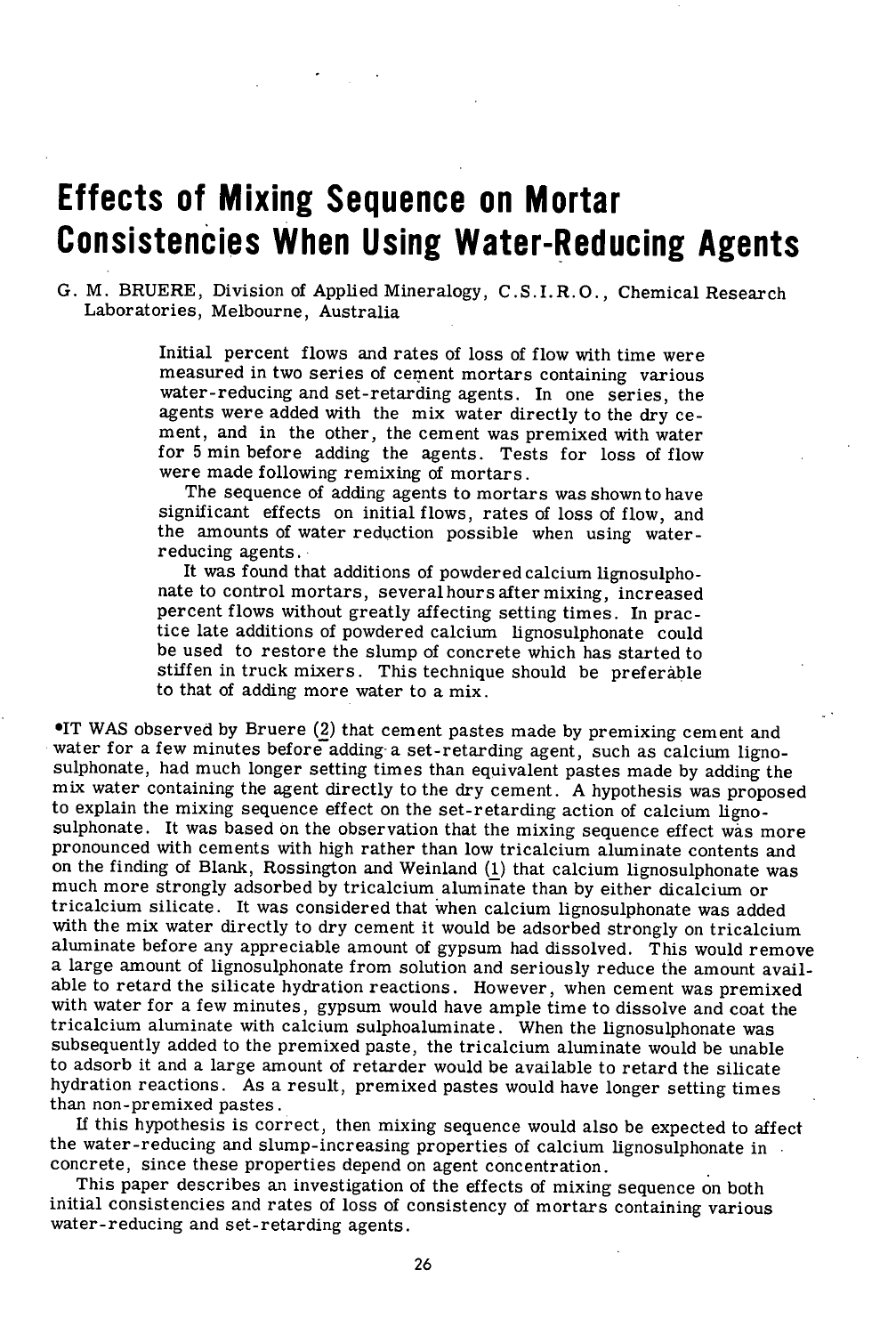### **TABLE** 1

## **CHEMICAL ANALYSIS AND CALCULATED COMPOUND COMPOSITION OF**  PORTLAND CEMENT

| Oxide                          | Percent |
|--------------------------------|---------|
| SiO2                           | 22.02   |
| Al <sub>2</sub> O <sub>3</sub> | 4.74    |
| Fe <sub>2</sub> O <sub>3</sub> | 3.14    |
| CaO                            | 64.00   |
| MgO                            | 1.20    |
| SO <sub>3</sub>                | 2.28    |
| Total alkalies as Na2O         | 1.23    |
| Loss on ignition               | 1.70    |
| Compound                       | Percent |
| C <sub>3</sub> S               | 51      |
| C.S                            | 25      |
| C <sub>s</sub> A               | 7       |
| $\mathbf{C.AF}$                | 9       |

## MATERIALS AND EXPERIMENTAL METHODS

The water-reducing and set-retarding agents used were: Calcium lignosulphonate with a low sugar content; "Daxad 15," a technical dispersing agent consisting of sodium salts of polymerized alkyl naphthalene suiphonic acids and containing 85 percent active agent (supplied by W. R. Grace Australia Pty Ltd.); citric acid; sodium gluconate and sodium mucate.

Mortars were made from an ordinary (ASTM Type 1) portland cement and a washed, rounded grain, quartz sand passing 18 BSS mesh and retained on 25 BSS mesh. Cement/aggregate ratios of  $\frac{1}{2}$  by weight were used. The chemical analysis and compound composition of the cement are given in Table 1.

A mechanical mixer, described in ASTM Designation C 305-58T, was used to mix mortars by the following methods:

1. The mix water containing the dissolved agent was placed in the mixer bowl; the cement and then the sand were added

while, mixing at slow speed. The mixer was stopped and any mortar adhering to the sides of the bowl was scraped into the bulk of the mortar. The mortar was allowed to stand for 2 min and finally it was mixed at medium speed for 1 min.

About 90 percent of the mix water was added to the mixer bowl and the cement was added while mixing at slow speed. The mixer was stopped and the paste was hand mixed with a spatula for about 30 sec to make it homogeneous. After the cement and water had been in contact for 5 min the paste was mixed at slow speed and the remainder of the mix water, containing the dissolved agent, was added followed by the sand. Then the mortar was mixed at medium speed for 1 min.

All of the mix water was added to the mixer bowl, then the cement and sand were added while mixing at slow speed. The mixer was stopped and the sides of the bowl were cleaned. The mortar was allowed to stand for 2 min and was then mixed at medium speed for 1 min. The bowl was covered and the mortar was allowed to stand for various periods of 60, 120, 180 or 240 min, when the powdered admixture was added evenly to the mortar which was then stirred at medium speed for 2 mm.

Mortar batches contained 1000 g of cement and 2000 g of sand. Tests showed control mortars mixed by methods 1 and 2 had the same initial percent flows and rates of loss of flow.

Measurements of mortar consistencies were made with a standard flow table (ASTM Designation C 230-57T). Initial percent flows were measured immediately after mixing, and rates of loss of mortar consistency were determined by measuring percent at various times alter mixing. In the periods between flow determinations the mortar was kept in the mixer bowl, which was covered to prevent evaporation of water, and just before each flow measurement the mortar was remixed for 30 sec at medium speed to obtain a homogeneous test sample.

Air contents of mortars were measured in a small pressure-type air-meter.

Setting times of cement pastes containing various agents, and made with equal w/c ratios, were measured according to ASTM Designation C 191-58 using an automatic recording cadograph. The pastes were mixed with an electrically driven propeller mixer at 1000 rpm in a 600 ml beaker. The propeller shaft was fitted with a stroboscope and the power supply was controlled by a Variac. This enabled the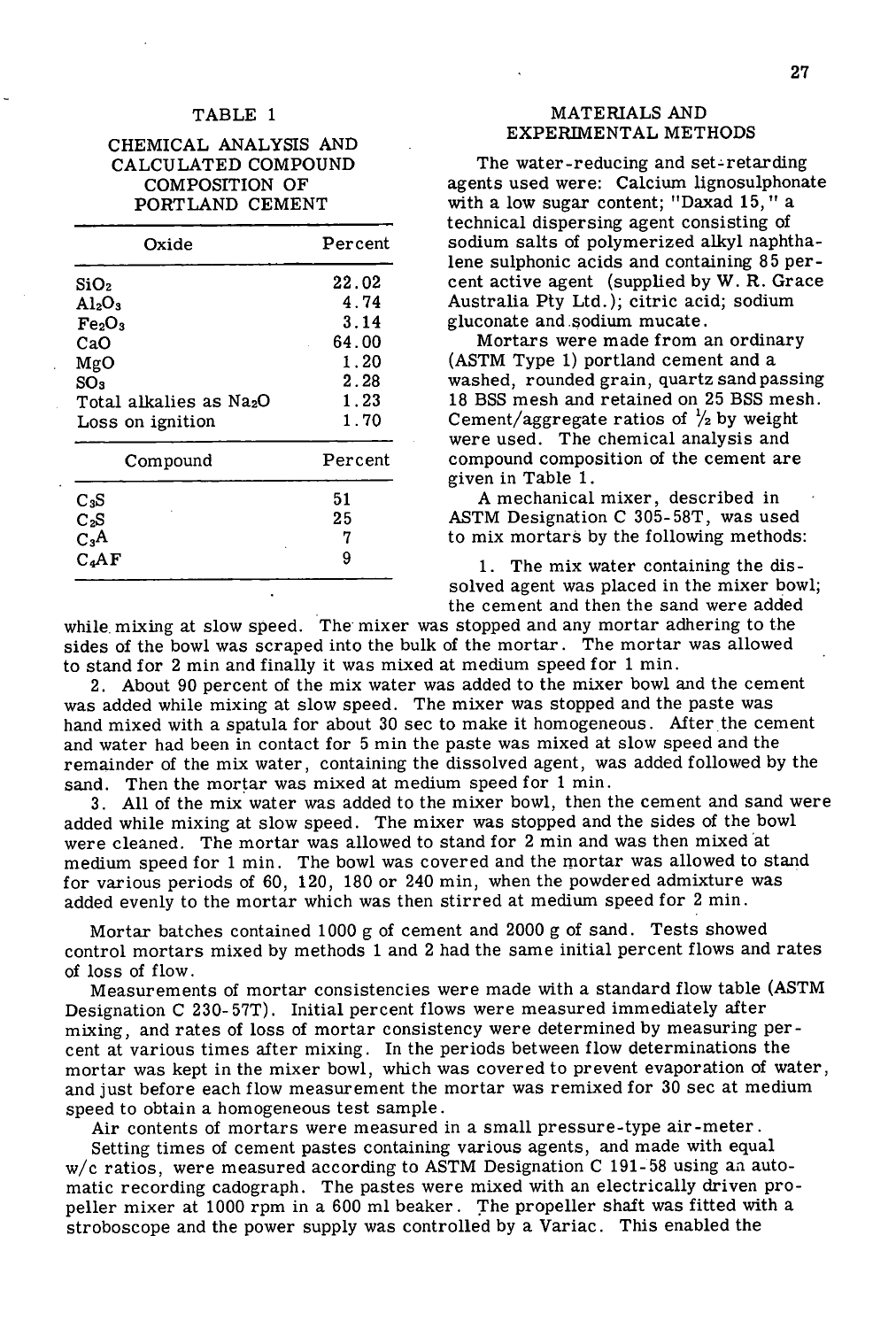

Figure 1. Flow properties of control mortars made with various water/cement ratios.

stirring speed to be kept constant, and the voltage required from the Variac to mix the pastes at constant speed was used as a measure of cement paste fluidity. The following mixing methods were used:

1. The mix water containing the dissolved agent was added to dry cement and the paste was mixed for 6 min.

2. The cement was premixed with 90 percent of the mix water for 5 min. Then the remainder of the mix water, containing the dissolved agent, was added and the paste was mixed for a further 2 min. Control pastes, containing no agent, mixed by methods 1 and 2 were shown to have equal setting times.

The same as method 2 except that extended premixing times of 30, 60, 120 and 240 min were used.

All tests were carried out at  $20 \pm 1\frac{1}{2}$  C.

## RESULTS AND DISCUSSION

Most of the data on rates of loss of flow of mortars were obtained at equal  $w/c$ . ratios (0. 36 by wt). However, the data in Figure 1 show variations of flow with time of a series of control mortars made at different w/c ratios. These data can be used to compare rates of loss of flow of mortars containing various agents, with control mortars at equal initial consistencies.

Tables 2 and 3 contain data on the effects of various agents on setting times of cement pastes and air contents of mortars, respectively.

Figures 2 to 5 show the effects of a series of water-reducing and set-retarding agents on initial flows and rates of loss of flow in two series of mortars made with equal w/c ratios, and mixed by methods land 2, respectively. In the rest of this paper these two series will be referred to as non-premixed and premixed mortars.

Figures 2 and 3 show that premixed mortars containing either calcium lignosulphonate or "Daxad 15" had greater initial flows than comparable non-premixed mortars with approximately equal air contents. These effects can be related to the effects of these agents on cement paste fluidity when different mixing sequences are used. It was observed that premixed pastes containing these two agents were more fluid than equivalent non-premixed pastes. Measurements of the voltage input to the electrically driven propeller when mixing pastes at 1000 rpm showed that under equal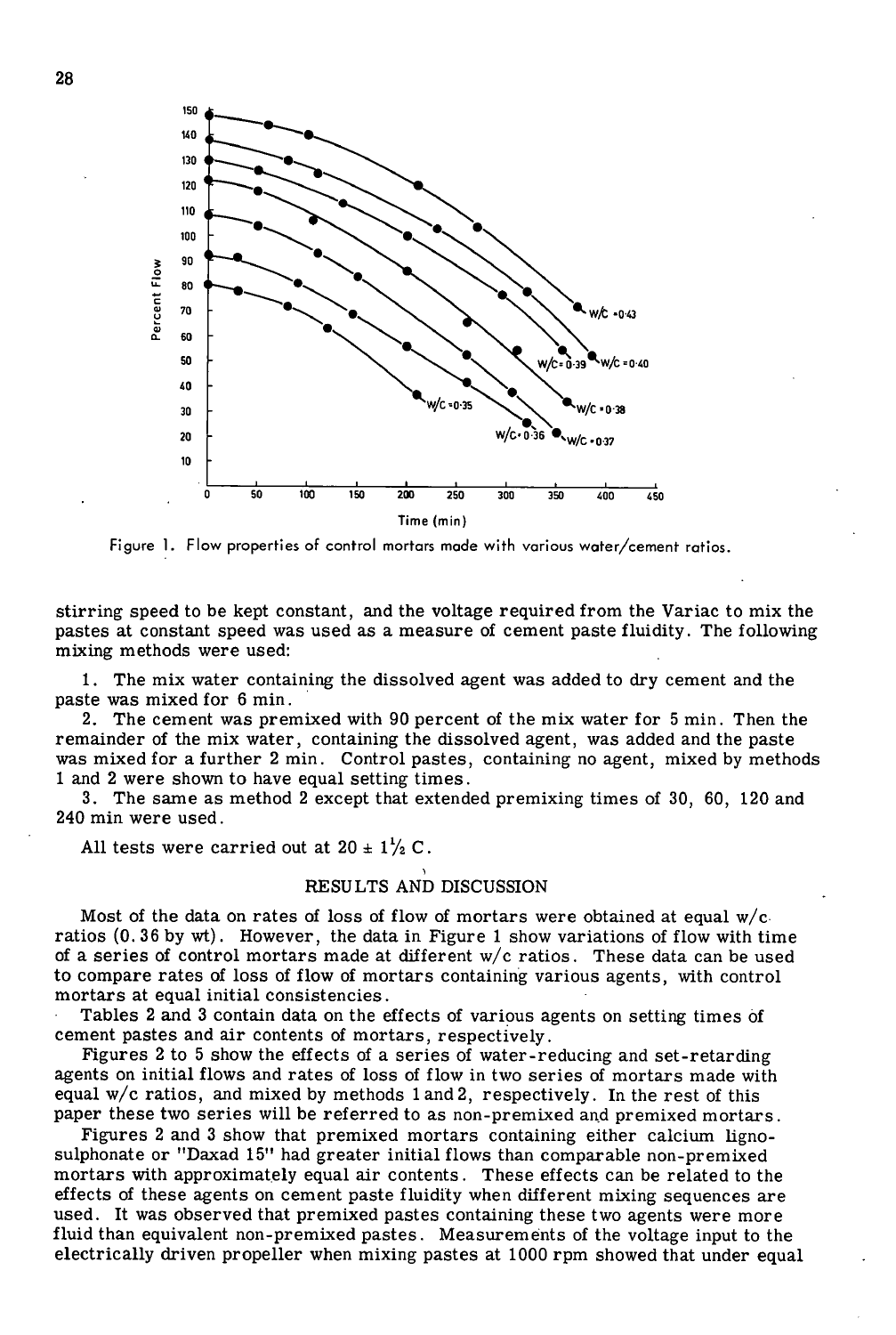## TABLE 2

| Agent                      | Concentration<br>( <i>L</i> ) by wt of cement) | <b>Mixing Sequence</b>                                                                                                                    | Initial<br>Setting<br>Time<br>$(min)$ .   | Final<br>Setting<br>Time<br>(min)         |
|----------------------------|------------------------------------------------|-------------------------------------------------------------------------------------------------------------------------------------------|-------------------------------------------|-------------------------------------------|
| None                       |                                                | non-premixed<br>$5 \text{ min}$<br>premixed                                                                                               | 220<br>230                                | 400<br>410                                |
| Calcium<br>lignosulphonate | 0.25                                           | non-premixed<br>5 min<br>premixed<br>30 min<br>premixed<br>$60$ min<br>premixed<br>premixed 120 min<br>premixed 240 min                   | 390<br>1200<br>510<br>390<br>330<br>290   | 630<br>1530<br>780<br>540<br>450<br>400   |
|                            | 0.50                                           | non-premixed<br>5 min<br>premixed<br>$30 \text{ min}$<br>premixed<br>$60 \text{ min}$<br>premixed<br>premixed 120 min<br>premixed 240 min | 720<br>3180<br>3000<br>1680<br>720<br>400 | 960<br>3500<br>3500<br>2050<br>960<br>620 |
| "Daxad 15"                 | 0.25                                           | non-premixed<br>premixed<br>5 min                                                                                                         | 230<br>270                                | 420<br>450                                |
|                            | 0.50                                           | non-premixed<br>premixed<br>5 min                                                                                                         | 280<br>370                                | 480<br>510                                |
| Citric acid                | 0.10                                           | non-premixed<br>5 min<br>premixed<br>$30 \text{ min}$<br>premixed<br>60 min<br>premixed<br>premixed 120 min<br>premixed 240 min           | 600<br>1080<br>1260<br>900<br>600<br>450  | 900<br>1260<br>1380<br>1080<br>840<br>600 |
|                            | 0.25                                           | non-premixed<br>premixed<br>5 min                                                                                                         | 1140<br>3600                              | 2400<br>4800                              |
| Sodium<br>gluconate        | 0.10                                           | non-premixed<br>premixed<br>5 min                                                                                                         | 540<br>2340                               | 900<br>2520                               |
| Sodium<br>mucate           | 0.10                                           | non-premixed<br>5 min<br>premixed                                                                                                         | 600<br>2340                               | 840<br>2520                               |

#### SETTING TIMES OF CEMENT PASTES\* CONTAINING VARIOUS WATER-REDUCING AND SET-RETARDING AGENTS

 $w/c = 0.35$  by wt.

mixing conditions, equal concentrations of the two agents produced approximately equal increases in paste fluidity. However, although these two agents have similar physical effects on paste fluidity they differ significantly in their set-retarding properties. Table 2 shows that calcium lignosuiphonate is a strong retarder when used at concentrations above 0.25 percent by weight of cement and is a particularly strong retarder when used under premixing conditions. "Daxad 15," on the other hand, is a weak retarder under all conditions. These considerations indicate that, with these two water-reducing agents, the predominant factor causing increased initial flows of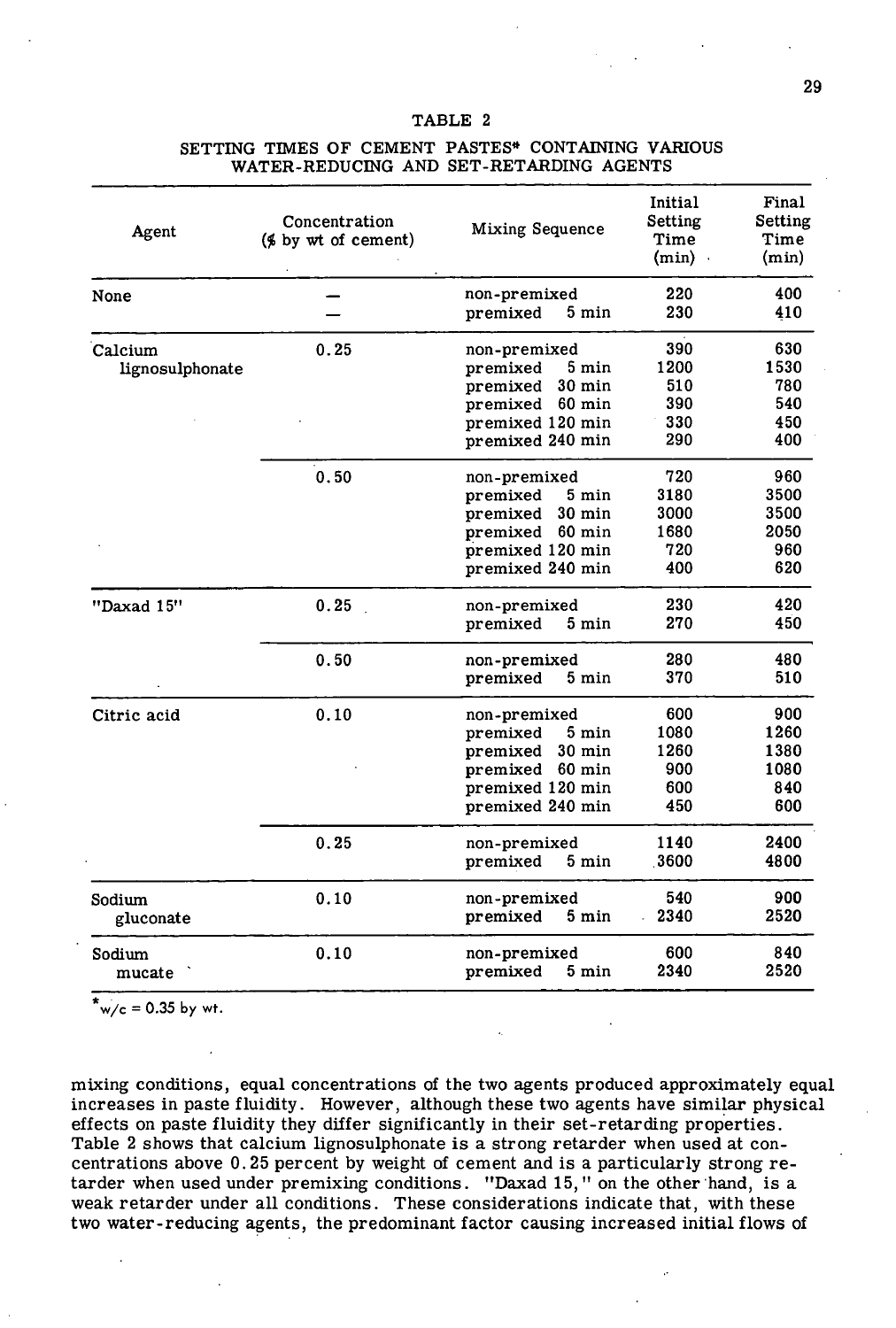#### TABLE 3

| Agent                                           | Concentration<br>$%$ by wt of cement) | <b>Mixing Sequence</b>                                                                                                     | Air Content<br>$($ by vol)                  |
|-------------------------------------------------|---------------------------------------|----------------------------------------------------------------------------------------------------------------------------|---------------------------------------------|
| None                                            |                                       | non-premixed<br>premixed<br>$5 \text{ min}$                                                                                | 6.0<br>6.1                                  |
| Calcium<br>lignosulphonate                      | 0.25                                  | non-premixed<br>premixed<br>$5 \text{ min}$<br>premixed 60 min<br>premixed 120 min<br>premixed 180 min<br>premixed 240 min | 14.0<br>15.8<br>15.0<br>14.5<br>12.0<br>9.0 |
|                                                 | 0.50                                  | non-premixed<br>premixed 5 min<br>premixed 240 min                                                                         | 24.5<br>24.0<br>18.0                        |
| Calcium lignosulphonate<br>+ tributyl phosphate | 0.50                                  | premixed<br>5 min<br>premixed 240 min                                                                                      | 4.2<br>5.0                                  |
| "Daxad 15"                                      | 0.25                                  | non-premixed<br>premixed<br>5 min                                                                                          | 12.5<br>14.5                                |
|                                                 | 0.50                                  | non-premixed<br>premixed<br>5 min                                                                                          | 12.0<br>8.5                                 |

## *AIR* CONTENTS OF MORTARS\* CONTAINING VARIOUS WATER-REDUCING AND SET-RETARDING AGENTS

\*w/c = 0.36 by wt; cement/aggregate =  $\frac{1}{2}$  by wt.

Note: Citric acid, sodium gluconate and sodium mucate entrained no air in mortars.

premixed compared with non-premixed mortars is the increased paste fluidity produced when the agent is used under premixing conditions rather than any effect on set-retardation caused by premixing.

Comparison of the flow data in Figures 2 and 3 with the setting data in Table 2 indicates that the rates of loss of flow of mortars can be reduced by a water-reducing agent only when the agent also has strong set-retarding properties. For example, under all conditions "Daxad 15" produced equal or increased rates of loss of flow compared with control mortars. However, calcium lignosulphonate, used at a high concentration (0. 50 percent by wt of cement) and under premixing conditions so that it had strong set-retarding properties, was able to reduce rates of loss of flow of mortars significantly. In contrast to this behavior, calcium chloride, a set-accelerator, increases the rate of loss of flow greatly.

Some mortars were mixed with calcium lignosulphonate and "Daxad 15" in the presence of a small amount of tributyl phosphate to inhibit air-entrainment. Comparison of the flow properties of these mortars with those of corresponding mortars containing air showed that the presence of air had very little effect on either initial flows or rates of loss of flow. An example of the effect of air can be seen by comparing curves 5 and 7 in Figure 2. The mortars used in these tests were very workable since they were cement-rich and were made with a rounded-grain sand. Entrained air in the presence of water-reducing agents probably would have more significant effects on flow properties of lean mortars or mortars made with sharp sands than in the mortars used in these studies.

The data in Figures 4 and 5 show that the effects of mixing sequence on initial flow of mortars containing hydroxy carboxylic acids or their salts are in reverse order to the effects found in mortars containing either calcium lignosulphonate or "Daxad 15."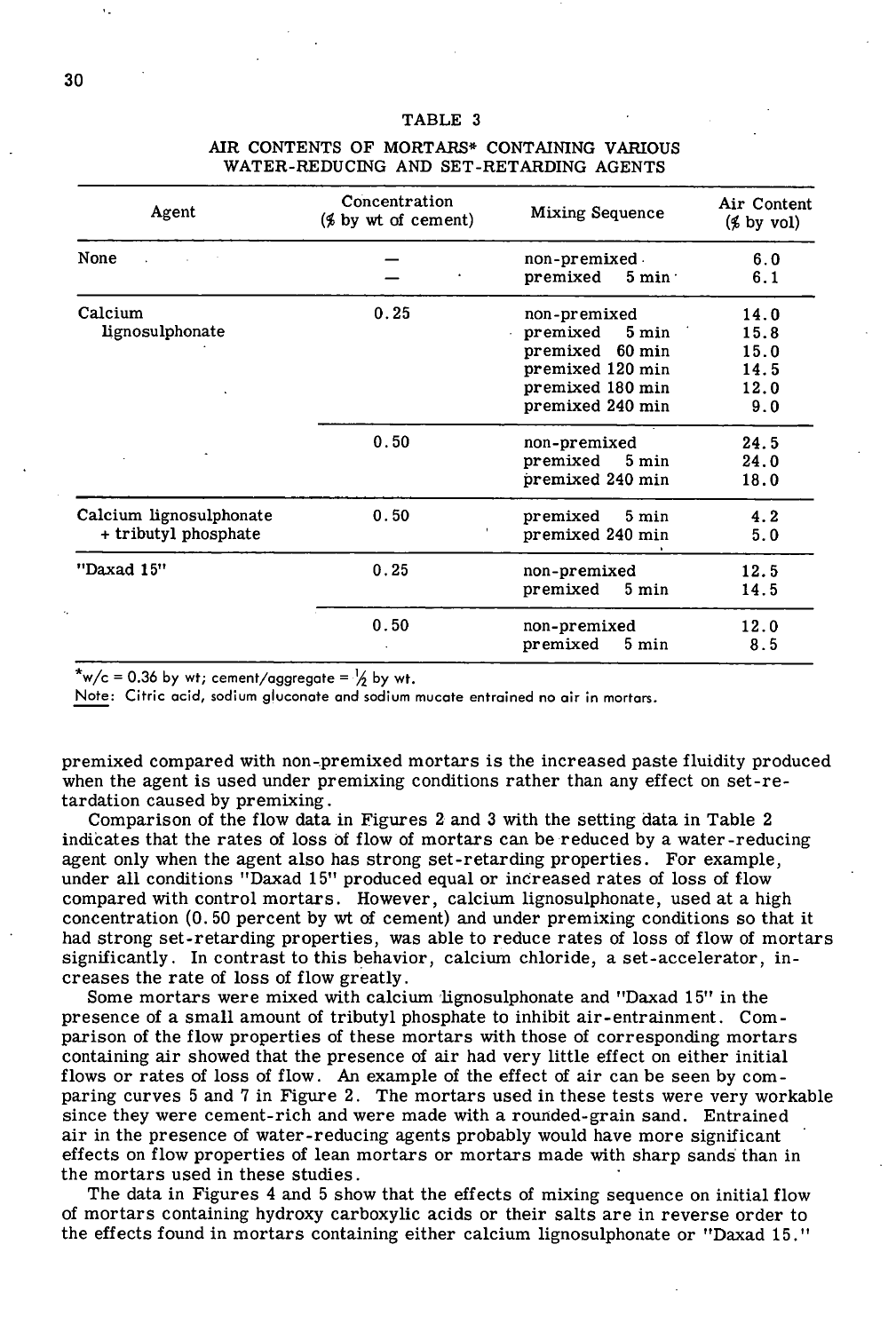

Figure 2. Flow properties of mortars containing various agents ( $w/c = 0.36$ ) by wt). Agents and mixing conditions: (1) control mortar; (2) calcium lignosulphonate, 0.25 percent by wt of cement, non-premixed; (3) calcium lignosulphonate, 0.25 percent by wt of cement, premixed 5 min; (4) calcium lignosulphonate, 0.50 percent by wt of cement, non-premixed; (5) calcium lignosulphonate, 0.50 percent by wt of cement, premixed 5 min; (6) calcium chloride, 2.0 percent by wt of cement; (7) calcium lignosulphonate, 0.50 percent by wt of cement, plus tributyl phosphate, premixed 5 min.



Figure 3. Flow properties of mortars containing "Daxad 15" ( $w/c = 0.36$ by wt). Agents and mixing conditions: (1) control mortar; (2) "Daxad 15,' 0.25 percent by wt of cement, non-premixed; (3) 'Daxad 15," 0.25 percent by wt of cement, premixed 5 min; (4) "Daxad 15," 0.50 percent by wt of cement, non-premixed; (5) 'Daxad 15,' 0.50 percent by wt of cement, premixed 5 min.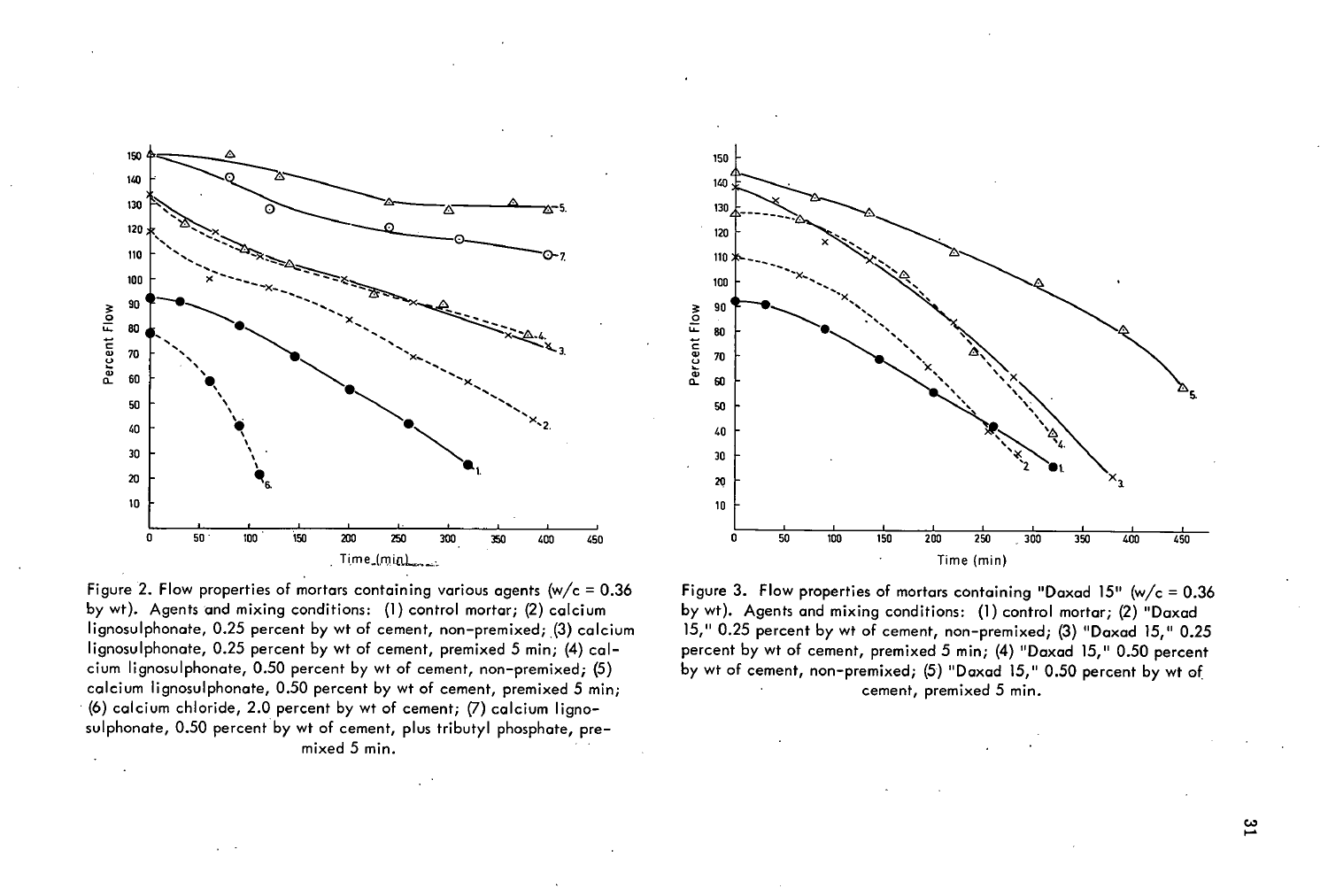

Figure 4. Flow properties of,mortars containing sodium gluconate and sodium mucate (w/c = 0.36 by wt). Agents and mixing conditions: (1) control mortar; (2) sodium mucate, 0.10 percent by wt of cement, nonpremixed; (3) sodium mucate, 0.10 percent by wt of cement, premixed 5 min; (4) sodium gluconate, 0.10 percent by wt of cement, non-premixed; (5) sodium gluconate, 0.10 percent by wt of cement, premixed 5 min.



Figure 5. Flow properties of mortars containing citric acid ( $w/c = 0.36$ ) by wt). Agents and mixing conditions: (1) control mortar; (2) citric acid, 0.10 percent by wt of cement, non-premixed; (3) citric acid, 0.10 percent by wt of cement, premixed 5 min; (4) citric acid, 0.25 percent by wt of cement, non-premixed; (5) citric acid, 0.25 percent by wt of cement, premixed 5 min; (6) sucrose, 0.10 percent by wt of cement, non-premixed.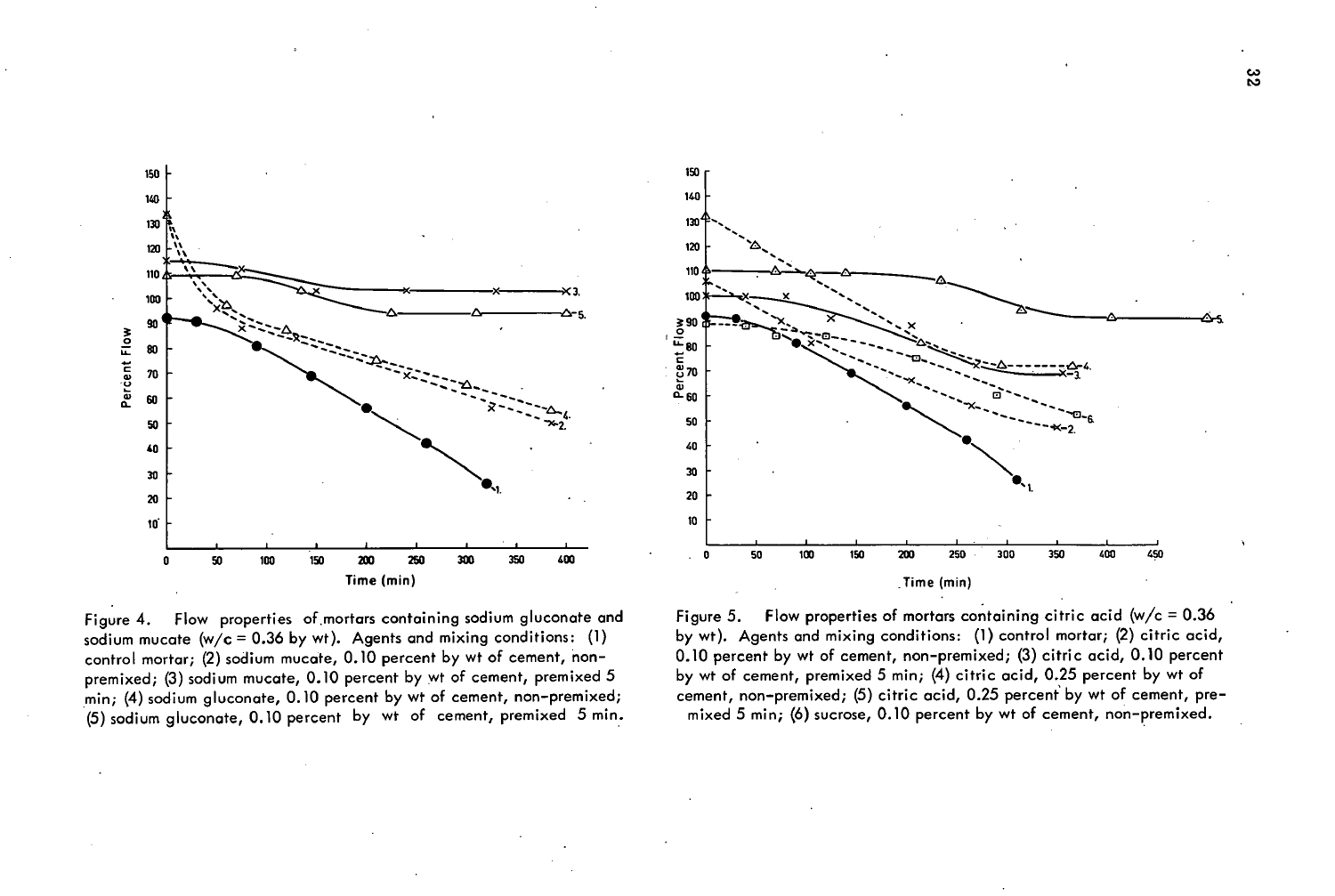Non-premixed mortars containing hydrôxy carboxylic acids have greater initial flows than comparable premixed mortars. However, despite the increases in initial flows, the rates of loss of flow of non-premixed mortars containing hydroxy carboxylic acids are much greater than in control mortars for the first hour after mixing. At later stages the rate of loss of flow is constant and a little less than in control mortars. Premixed mortars containing hydroxy carboxylic acids were severely retarded and exhibited a very slow rate of flow loss. This behavior, which is similar to that observed with calcium lignosulphonate, confirms that addition of water-reducing agents can reduce rates of loss of flow of mortars only when the agents also act as strong set-retarders.

Figure 6 summarizes the flow properties of mortars made with equal initial consistencies and containing various water-reducing agents. During the first 1 to  $1\frac{1}{2}$  hr after mixing, the rates of loss of flow of mortars containing agents are either the same as or greater than the rate of the control mortar. However, rates of loss of flow at periods later than  $1\frac{1}{2}$  hr after mixing are reduced when the agent causes severe set-retardation. It can also be seen from Figure 6 that mixing sequence has significant effects on the amount of water reduction possible with the various waterreducing agents studied.

Some interesting effects on flow properties were observed when calcium lignosulphonate powder was mixed into control mortars at varying times after initial mixing (mixing method 3). Figure 7 shows that 0.25 percent calcium lignosulphonate (by wt of cement), added at 1, 2, 3 and 4 hr after mixing, instantly increases percent flows of mortars from 90 to 150, 75 to 128, 60 to 105, and 46 to 78, respectively. These late additions of calcium lignosulphonate entrain progressively less air in mortars as the delay in addition increases. Curves 2 and 3 (Fig. 7) show the increases in percent flows of mortars obtained when 0. 50 percent by weight of cement of calcium lignosulphonate is added both by itself, and in conjunction with a small amount of tributyl phosphate to inhibit air-entrainment. These additions were made 4 hr after initial mixing. A comparison of curves 2 and 3 indicates that the paste fluidizing effect of calcium lignosulphonate, in the absence of entrained air, is responsible for about **2/3** of the total increase in flow produced by the agent plus 18 percent of entrained air. Curves 2 and 3 also show that entrained air has no effect on the subsequent rate of loss of flow of a mortar containing calcium lignosulphonate.

An addition of 0.10 percent (by wt of cement) of citric acid 4 hr after mixing produces a comparatively small increase in flow. However, it does reduce the rate of loss of flow for about  $2\frac{1}{2}$  hr (curve 4, Fig. 7).

Curves 9 and 5 (Fig. 7) show that an addition of 0.25 percent of powdered calcium lignosulphonate 4 hr after mixing increases the percent flow of a mortar by about the same amount as that obtained by adding a quantity of water equivalent to 12 percent of the original mix water.

The setting data in Table 2 show that as the time interval between initial mixing of a paste and adding powdered calcium lignosulphonate increases, setting times increase rapidly at first and then decrease. Pastes containing 0.25 percent and 0. 50 percent calcium lignosulphonate added at 1 hr and 4 hr after mixing, respectively, have setting times which are not much greater than those of control pastes. Similar effects were obtained with citric acid. These effects indicate that when cement hydration reactions have progressed beyond a certain stage, additions of set-retarding agents are unable to do more than slightly retard setting times. Consequently, late additions of calcium lignosulphonate do not decrease rates of loss of flow of mortars compared with those of control mortars.

Since late additions of powdered calcium lignosulphonate increase flows of mortars without prolonging setting times unduly, it should be possible in practice to use late additions of this agent for restoring the slump of concrete which has started to stiffen in truck mixers or agitators after a long haul. Restoration of slump could be achieved with only small effects on setting times by using predetermined quantities of the powdered agent. A small amount of an agent such as tributyl phosphate could be used in conjunction with the lignosulphonate to inhibit air-entrainment. This technique of restoring workability should be preferable to that of adding more water to a mix.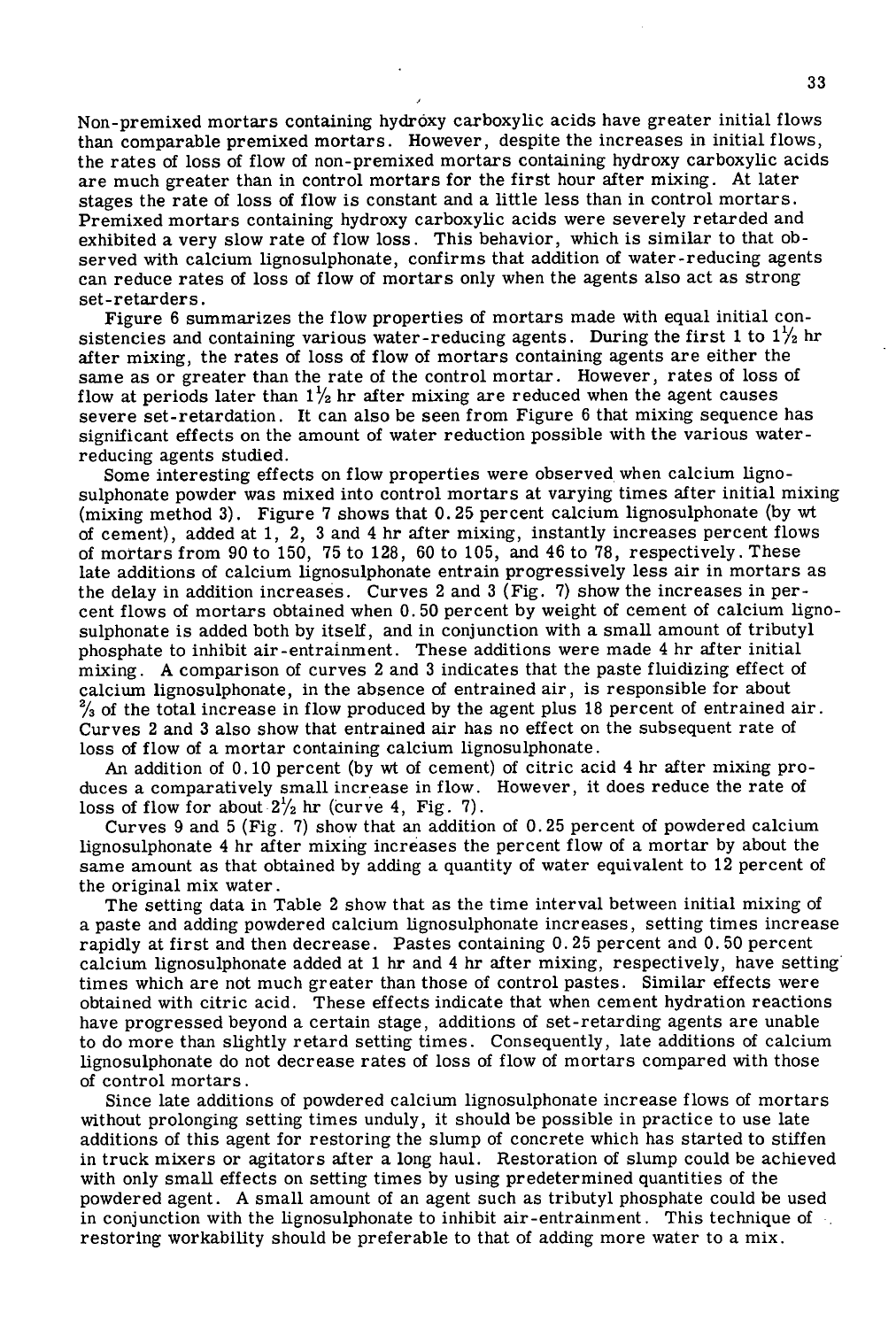





Figure 7. Flow properties of mortars containing late additions of various agents ( $w/c = 0.36$  by wt). Agents and time of addition after initial mixing: (1) control mortar; (2). calcium lignosulphonate powder, 0.50 percent by wt of cement, added after 4 hr; (3) calcium lignosulphonate powder, 0.50 percent by wt of cement, plus tributyl phosphate, added after 4 hr; (4) citric acid powder, 0.10 percent by wt of cement, added after 4 hr; (5) extra water equivalent to 12 percent of original mix water, added after 4 hr; (6) calcium lignosulphonate powder, 0.25 percent by wt of cement, added after 1 hr; *(7)* calcium lignosulphonate powder, 0.25 percent by wt of cement, added after 2 hr; (8) calcium lignosulphonate powder, 0.25 percent by wt of cement, added after 3 hr; (9) calcium lignosulphonate powder, 0.25 percent by wt of cement, added after 4 hr.